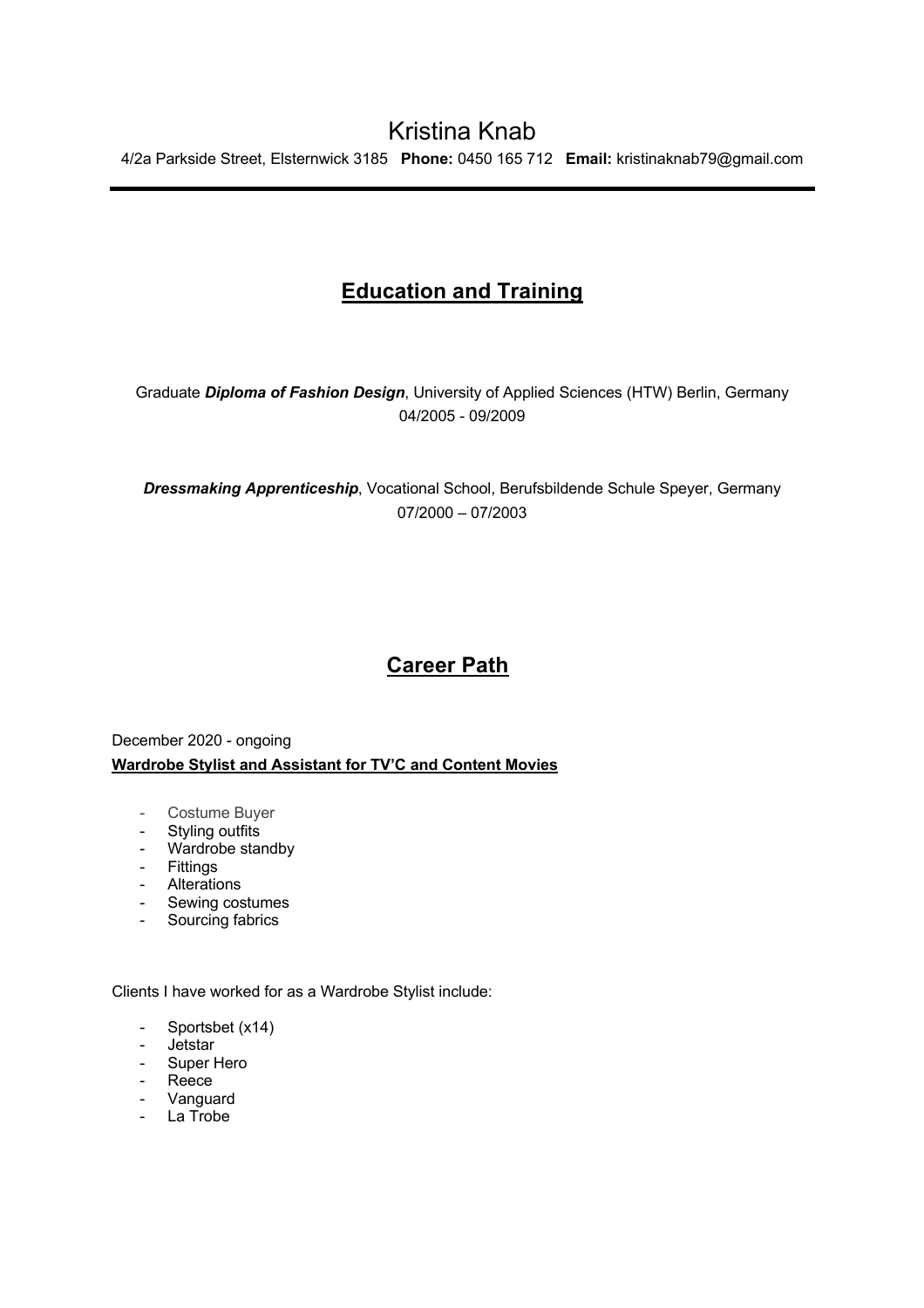Clients I worked for as an Assistant include:

- Hisense (2x)
- Simmonds Home (3x)
- GMHBA
- Puma-Maroons Promo
- 
- Dan Murphy's<br>- Department of Department of Transport
- Hilton Hotel
- Door Dash
- Totally Workwear
- Department of Infrastructure
- Toyota
- Coles
- Head and Shoulders
- Nintendo
- Eureka Tower

Stylists and Costume Designers I have assisted:

- Denia Henricus<br>- Steph Hooke
- Steph Hooke
- Melissa Rutherford
- Sophie Knox
- Zohie Castellano

You are welcome to contact any of the above for a reference

Nov 2016 – March 2020 **Nevenka international (**https://www.nevenka.com.au)

### **Design Assistant/Production Manager**

- Design assistant
- Assisting in styling for seasonal campaigns
- Studio managing
- Overseeing production
- Client fittings
- Quality control
- Pattern making
- Sample sewing
- Construction technician
- Campaign strategy
- Fabric sourcing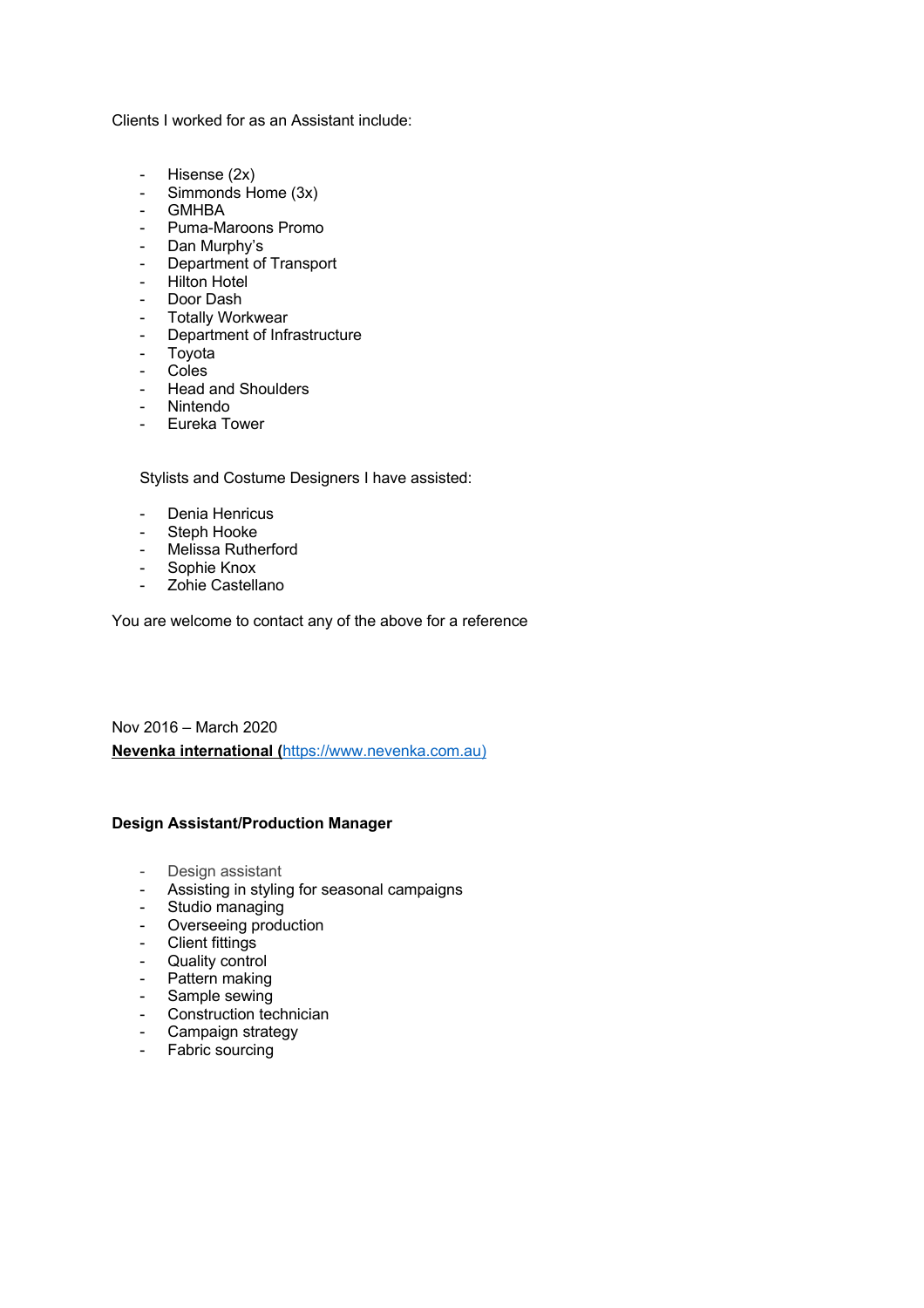September 2015 – October 2016 **Suzanne Harward (**https://www.suzanneharward.com)

## **Design Assistant**

- Sample sewing
- Pattern making/ grading
- Draping on stand
- Appliqué
- Client fittings
- Cutting various fabrics
- Construction technician

March 2013 – September 2015 **Dot and Herbey** Women's Designer Clothing Boutique (www.dotandherbey.com)

### **Retail Sales**

- Social media marketing
- Assisting and overseeing production
- Management of photoshoots for the recording of seasonal campaigns
- Shop sales

July 2010 – 2013

Launch of my childrens wear Label **all i am** at the Fashion Week/Wedding Dress#5, Berlin

### February 2007 – June 2007

**Paul Anthony Designs***,* Womenswear, High End Fashion/ Melbourne

- Pattern making<br>- Construction term
- Construction technician

October 2004 – November 2006 **Mia Nana** Maternaty Wear, Berlin

- Production
- Sales
- Sample sewing